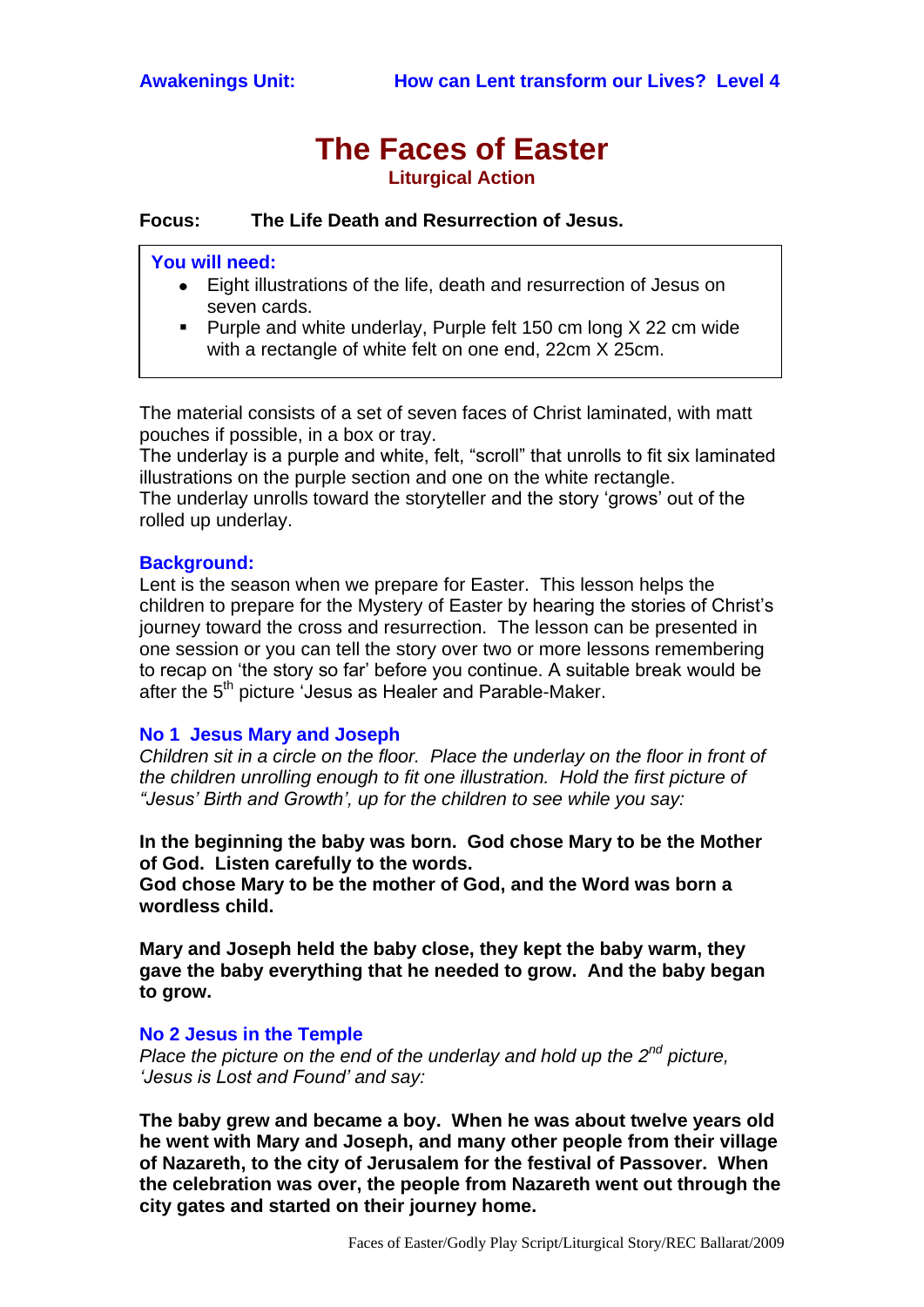**As they travelled along Mary and Joseph discovered that Jesus was not with their group. They hurried back to Jerusalem to find him.**

**They looked everywhere and finally even looked in the Temple – and there he was talking to the rabbis. When he spoke they listened because he knew so much. Jesus listened and learned as well. Mary and Joseph asked Jesus the question all parents ask, the question that you can never answer: "Why did you do this? And Jesus said something very strange. He said, "Didn't you know I would be in my Father's house?" Mary and Joseph did not understand, but they did not forget what Jesus had said.**

## **No 3 Jesus' Baptism**

*Place the picture end to end with the first picture on the underlay and hold up the 3 rd picture, 'Jesus' Baptism and Blessing by God,' and say:*

**Jesus grew and became a man. When he was about thirty years old, he went to the River Jordan, where his cousin, John, was baptising people. This is John, he was a wild man!**

**Jesus went into the river and asked John to baptise him. John said, "but you should be baptising me." Jesus went down in the darkness and chaos of the water. When John lifted him back up into the light, there were people there who said they saw a dove come down from heaven. They heard a voice say "This is my beloved son, in whom I am well pleased."**

**After Jesus was baptised he went on across the River Jordan into the desert and stayed there for forty days and forty nights.**

#### **No 4 Jesus in the Desert**

*Place the picture end to end with the second picture on the underlay and hold up the 4 th picture, 'Jesus' Desert and Discovery Experience,' and say:*

**While Jesus was in the desert he was tempted three times. He was by himself and there was nothing to eat. "Why don't you turn the stones into bread?" said a voice. But Jesus knew that he needed more than just bread to be a real human being.**

**Suddenly it was as if Jesus was on top of the great Temple in Jerusalem. The voice came back, "If you are really the Son of God, why don't you jump and see if God sends the angels to catch you? Jesus answered "No. We do not test God.**

**Then it was as if Jesus could see all the Kingdoms of the world. The voice came back again: "If you follow me, I will make you king over all these kingdoms.** 

**Jesus said, "I am to be a king but not an earthly one.**

**After forty days Jesus went back across the Jordan and began to do his work.**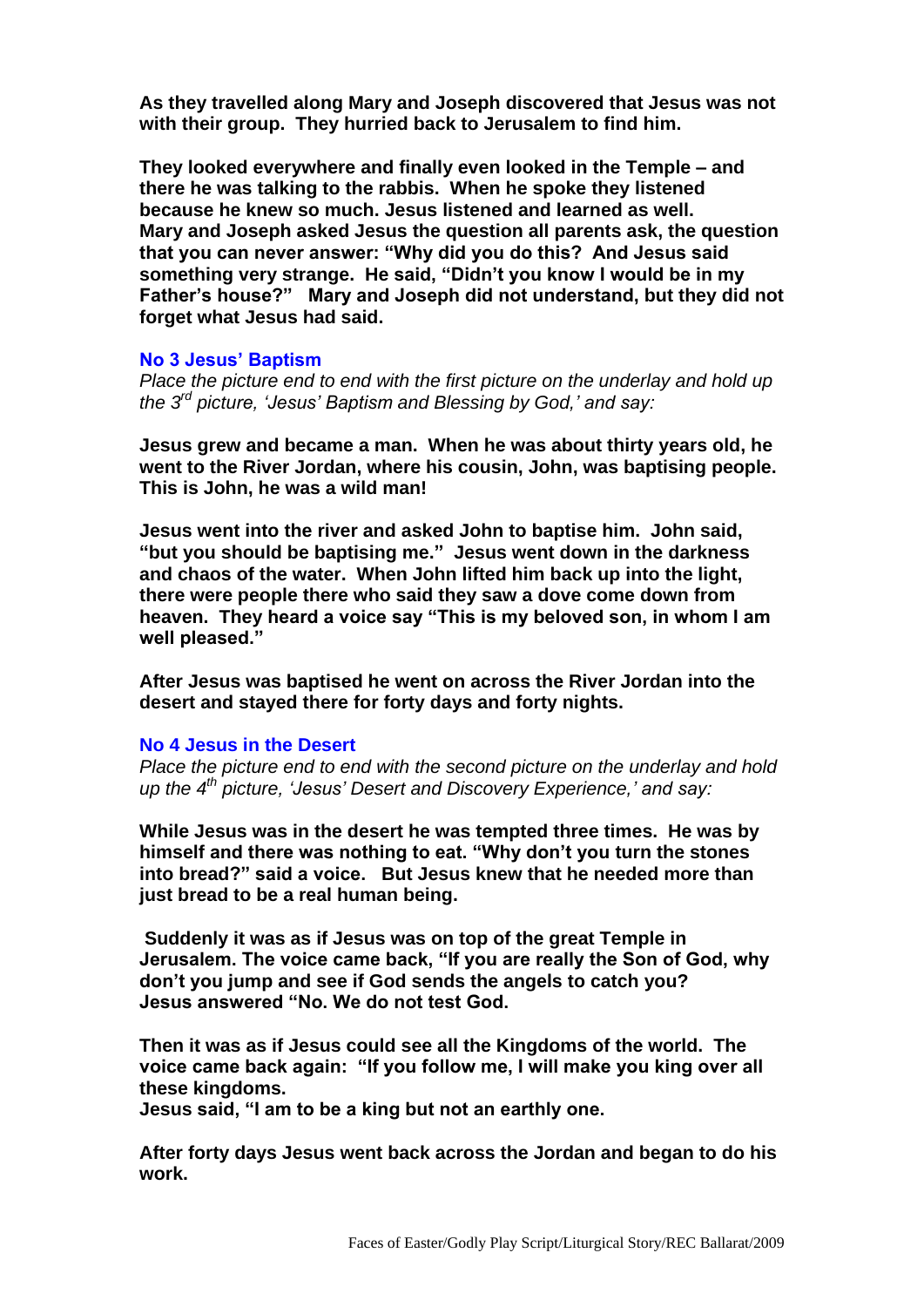# **No 5 Jesus Cures the Blind Man**

*Place the picture end to end with the third picture on the underlay and hold up the 5 th picture, 'Jesus as healer and parable maker,' and say:*

**What was Jesus' work? His work was to come close to people, especially the people no one else wanted to come close to.** 

*Point to the blind man.* **See he has come close to this blind man; he is so close that he has touched the blind man's eyes.**

**When Jesus came close to people, they changed. They could see things they could never see before. They could do things they could never do before. They became well.**

**Jesus also told parables. Finally he knew that he had to become a parable, so he turned towards Jerusalem for the last time.**

IF YOU NEED TO HAVE A BREAK IN THE LESSON THIS WOULD BE A GOOD TIME. WHEN YOU TAKE UP THE STORY AGAIN JUST RECAP QUICKLY WHAT HAS ALREADY BEEN TOLD.

#### **No 6 The Last Supper**

*Place the picture end to end with the fourth picture on the underlay and hold up the 6th picture, 'Jesus offers the Bread and Wine,' and say:*

**Jesus went to Jerusalem for the last time. It was the time of the Passover, and the city was full of people from many different lands. They thought Jesus was coming to be King, but they weren't paying attention.**

**On that Sunday when Jesus rode into Jerusalem the people waved Palms as if he were a king. During the week he went into the Temple each day to teach the people.**

**On Thursday night Jesus and his Disciples celebrated a special meal, it was to be their last meal together. After they had eaten Jesus took the Bread and blessed it then he took the Wine and did the same. The apostles did not really understand, Jesus told them to do what he had done and to serve others.**

**Later while Jesus was praying in the garden the soldiers arrested him and took him away, the apostles disappeared in fright.**

# **No 7 Jesus is Crucified**

*Place the picture end to end with the fifth picture on the underlay and hold up the 7th picture, 'The One who was Easter and Still Is,' and say:*

**The night was a confusing one. The next day, Jesus was taken outside the walls of the city and crucified.**

**That afternoon Jesus died. The sky grew dark, Jesus was taken down from the cross and placed in a fresh tomb.**